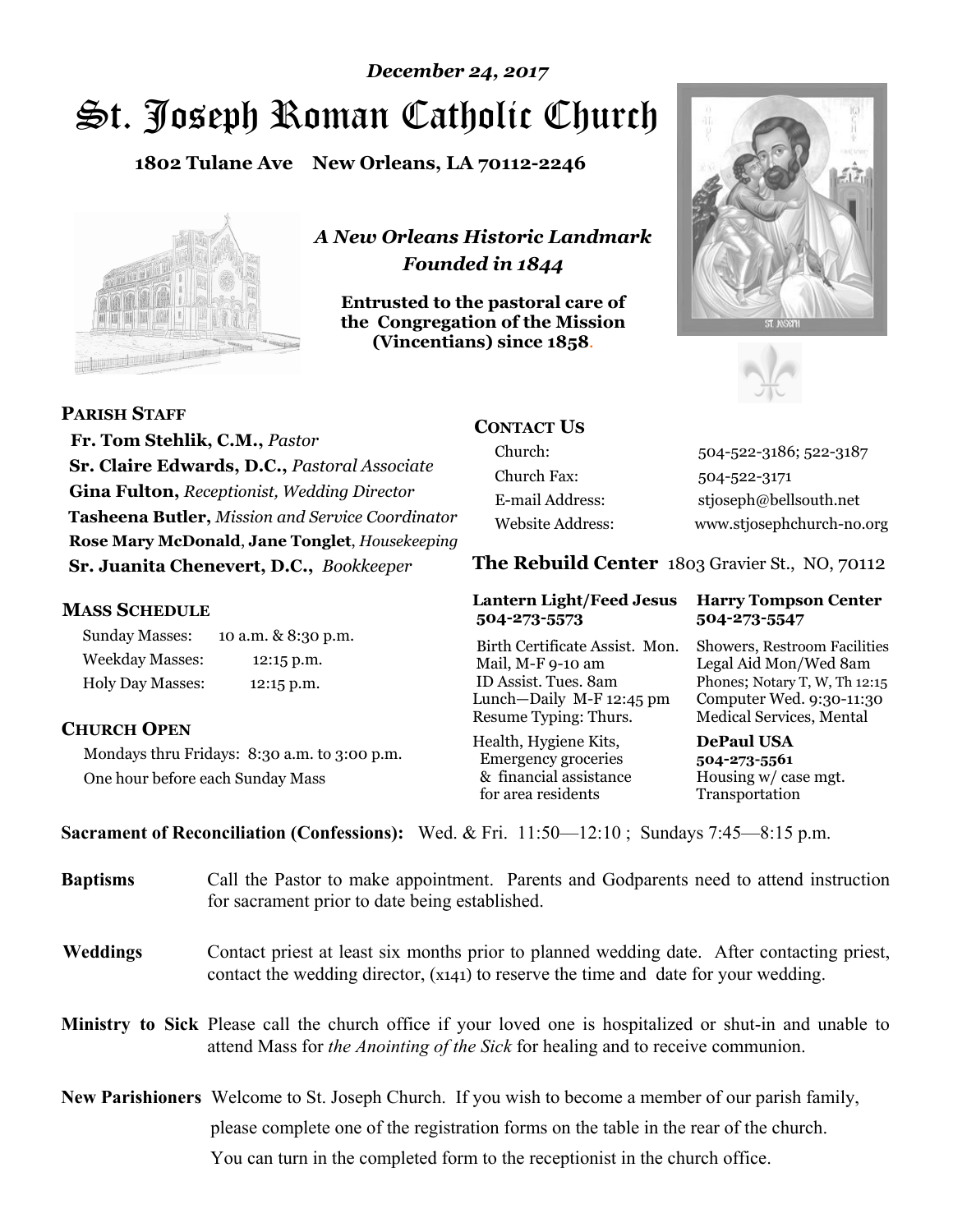# **The Holy Family of Jesus, Mary and Joseph December 31, 2017**



 $\overline{\phantom{a}}$ 

 **10:00 am** *St. Joseph Parishioners and Benefactors*

 **8:30 pm No evening Mass this Sunday**

| Monday, January 1, 2017-                                              | <b>READINGS FOR THE WEEK</b>                                            |
|-----------------------------------------------------------------------|-------------------------------------------------------------------------|
| 10:00 a.m. St. Joseph Parishioners $L \& D$                           | <i>Sunday, Dec. 31</i> One in Faith $#970$                              |
| Tuesday, January 2, 2017—Sts. Basil & Gregory Nazianzen               | Mon.: Nm 6:22-27; Ps 67:2-8; Gal 4:4-7; Lk 2:16-21                      |
| $12:15$ p.m. Dr. Joe Mendoza $(+)$                                    | Tues: 1 Jn 2:22-28; Ps 98:1-4; Jn 1:19-28                               |
| Wednesday, January 3, 2017—                                           | Wed.: 1 Jn 2:29; 3:6; Ps 98:1-6; Jn 1:29-34                             |
| 12:15 p.m. Gerry Orkus                                                | Thurs.: 1 Jn 3:7-10; Ps 98:1, 7-9; Jn 1:35-42                           |
| Thursday, January 4, 2017—Elizabeth Ann Seton                         | Friday: 1 Jn 3:11-21; Ps 100:1b-5; Jn 1:43-51                           |
| 12:15 pm Candidates and Novices of the D.C.s                          | Saturday: 1 Jn 2:12-17; Ps 96:7-10; Lk 2:36-40                          |
| Friday, January 5, 2017—St. John Neumann<br>12:15 pm Fritz Tripkovich | Sunday: Is 60:1-6; Ps 72:1-2, 7-8, 10-13;<br>Eph 3:2-3a, 5-6; Mt 2:1-12 |

#### **YOUR PRAYERS ARE ASKED FOR THE FOLLOWING PARISHIONERS , WHO ARE IN NEED OF HEALING:**

Willie Arnaudville, Anthony Blaise, Clarke Bordelon, Lawrence & Mamie Brown, Cheryl Butler, John Caron, John Gebbia, Sylvia Daily-Powell, Joseph Delay, Bernardine Dupre, Ben Eble III, Terry Eggleston, Linda Elwood, Heather Faircloth, Winston Falgout, Frances Fiegler, LaDonna Finch, Darrell & Ramona Ford, Fr. Lou Franz, CM, Mark Eiserloh, Warren Frught, Roselyn Hansen, Madonna Hayden, Sarah Hollier-Watkins, Shelia Jones, Bennett Joseph, Jr, Ken Kussman, Landy Lanza, Jannie Ledet, James Leung, Sara Marino, Priscilla Martin, Karen McCoy, Hazle McMiller, Donna Moore, Gerry Orkus, Regina Pichoff, Mark Raymond, Tina Roderfeld, Pippy Sanders, Mel & Gaspar Schiro; Anita Schexnayder; Charlie & Joanne Slocum, Malcolm Taylor, Jane Tonglet, Fritz Tripkovich, George Tripkovich, Marion Vaughn, Juanita Ware, Darrell Walker, Mary Willis, Lynn Williams, Monica Whitherspoon.

#### **SANCTUARY CANDLE AND MASS INTENTIONS**

The Sanctuary Candle is burning this week to pray for **Heather Faircloth.** To reserve a date to burn the Candle in memory of someone or for a special intention, please call the church office (522-3186). The Sanctuary Candle offering is \$15 for two weeks. The offering for Mass intentions is \$5.00 per Mass.

### **P E A C E O N E A R T H**

Pope Francis made a pressing, heartfelt appeal for peace in 14 countries, and on four continents, in his Christmas message *urbi et orbi* (to the city and the world). In a special way he called for the silencing of weapons in Syria and the provision of urgent assistance to the martyred people of Aleppo. The pope declared that peace is possible in this conflict-torn world thanks to "the power of the child," who was born in Bethlehem. His power, he said, "is not the power of this world, based on might and wealth; it is the power of love." It is "the power which gives new birth, pardons faults, reconciles enemies and transforms evil into good. It is the power of God." This "power of love," he said, "led Jesus Christ to strip himself of his glory and become man" and "to give his life on the cross and to rise from the dead." Moreover, "it is the power which inaugurates the Kingdom of God, a kingdom of justice and peace," which is destined for "all peoples, especially those scarred by war and conflict that seem stronger than peace."

He specifically called for peace in the Holy Land, between Israelis and Palestinians who have been at conflict for over 60 years, "in various parts of Africa, especially Nigeria, in South Sudan and the Democratic Republic of the Congo. He asked the Child Jesus to grant peace to the people suffering in Eastern Ukraine, calling for the full implementation of the peace accords reached at Minsk over a year ago. The pope then turned to his home continent and prayed for peace in Colombia and Venezuela, for peace in Myanmar of Asia and in Korea, through "a renewed spirit of cooperation." Francis prayed for peace for all who lost dear ones in "brutal acts of terrorism," and also prayed that peace may reach the hearts of those who "have sown fear and death" in so many lands. Lastly, the pope of the poor prayed for peace in "a real and concrete way" for the "abandoned and excluded," for those who "suffer hunger" and for "exiles, migrants and refugees," as well as for victims of human trafficking, social unrest, and natural disasters. Moreover, he implored the Child Jesus to give peace to "all who suffer because of the economic ambitions of the few, because of the sheer greed and the idolatry of money, which leads to slavery."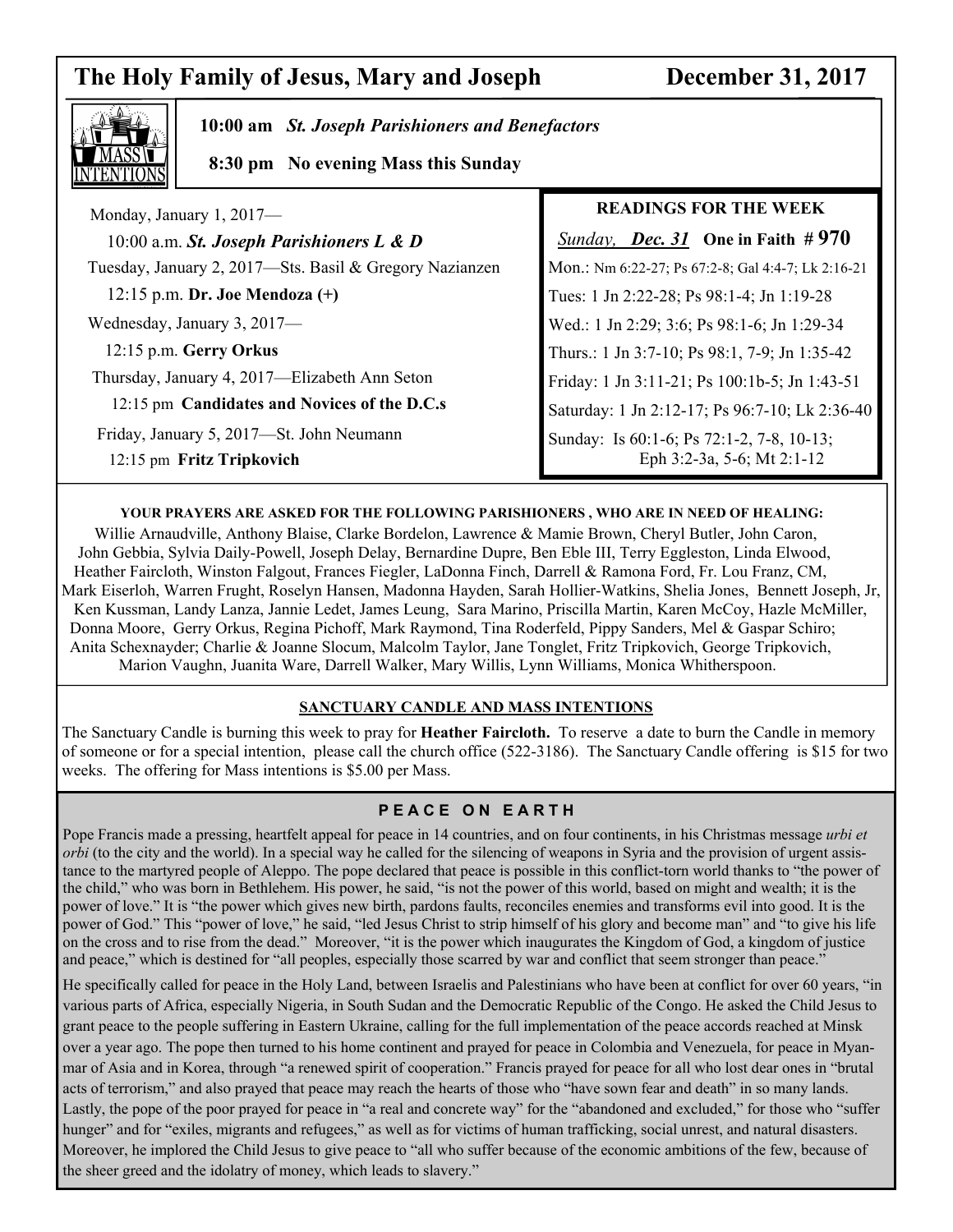*Those who obey their parents will live a long life; kindness to them will not be forgotten.* **Sirach 3**

*PARISH CALENDAR*  Jan. 11 **Finance Council Meeting** *Thursday (6:30 pm)* 

Jan. 22 **St. Joseph Meeting** *Monday (5:30 pm)* 

Jan. 22 **Synod Presentation: Evangelization** *(7 pm)*

**TREASURE & STEWARDSHIP**

 **Christmas, 2017……....\$ 4,498.00** 

 *Thank you for your generosity* 

**Sunday, December 31 / The Holy Family of Jesus, Mary and Joseph** Mass: 10:00 am (*No 8:30 pm Mass*)

**Monday, January 1 / The Solemnity of Mary, Mother of God** 

Mass: 10 am

**Fr. John Caron visit** On Monday, January 22, Fr. John Caron, OP, Vicar for Evangelization in New Orleans will come and share the fruits of the Synod, update us on the plans for the celebration of the Tricentennial Year of the Archdiocese, and share what parishes and people have been doing to strengthen efforts in the area of Evangelization. All are welcome and invited to this event.



# **Pope Francis'** *January* **Intention**

That Christians, and other religious minorities in Asian countries, may be able to practise their faith in full freedom.

 The new exhibit of the Catholic Cultural Heritage Center, **"***The Church in the Crescent: 300 Years of Catholicism in New Orleans,* 

is now on display at the Old Ursuline Convent M-F 10 am—4 pm and Saturday 9 am—2 pm.

# **TODAY'S READINGS**

**First Reading** — Those who honor their parents will be greatly blessed and will atone for sins

(Sirach 3:2-6, 12-14) *or Genesis 15:1-6; 21:1-3*.

**Psalm** — Blessed are those who fear the Lord and walk in his ways (Psalm 128) *or Psalm 105*.

**Second Reading** — Be thankful; do everything in the name of the Lord Jesus (Colossians 3:12-21 [12-17]) *or Hebrews 11:8, 11-12, 17-19*.

**Gospel** — The child grew and became strong, filled with wisdom (Luke 2:22-40).

## **BEARERS OF THE WORD**

 The Church has placed a number of notable feast days immediately after Christmas. The feasts of Stephen, John the Evangelist, and the Holy Innocents form a summary of the life lived in Christ, the Word made flesh. What do these have to do with the feast of the Holy Family, which crowns the Octave of Christmas? These feasts remind us that suffering will occur in fulfilling the mission of Christ, and that we are all called to be bearers of this Word whose birth we celebrate.

 We also see this manifested in the lives of Joseph and Mary, both of whom took social and risks of faith in obedience to the will of God, and both of whom were open to the word of God sent to them from on high. In these ways they prefigured the life of Jesus himself.

#### **CHARTER FOR THE PROTECTION OF CHILDREN AND YOUNG PEOPLE**

In response to the Charter for the Protection of Children and Young People from the United States Conference of Catholic Bishops, the Archdiocese of New Orleans continues to make the Hot Line available for anyone who has been hurt or sexually abused by anyone who works for the Church. The Hot Line continues to be available; the number is (504) 522-5019. In continuing our commitment to support and to heal, we invite and encourage individuals who have been hurt or sexually abused recently or in the past by clergy, religious or other employees of the Archdiocese to call our Hot Line and your message will be received confidentially by a mental health professional. Anyone can make a direct call during regular business hours to the Victims' Assistance Coordinator at (504) 861-6253.